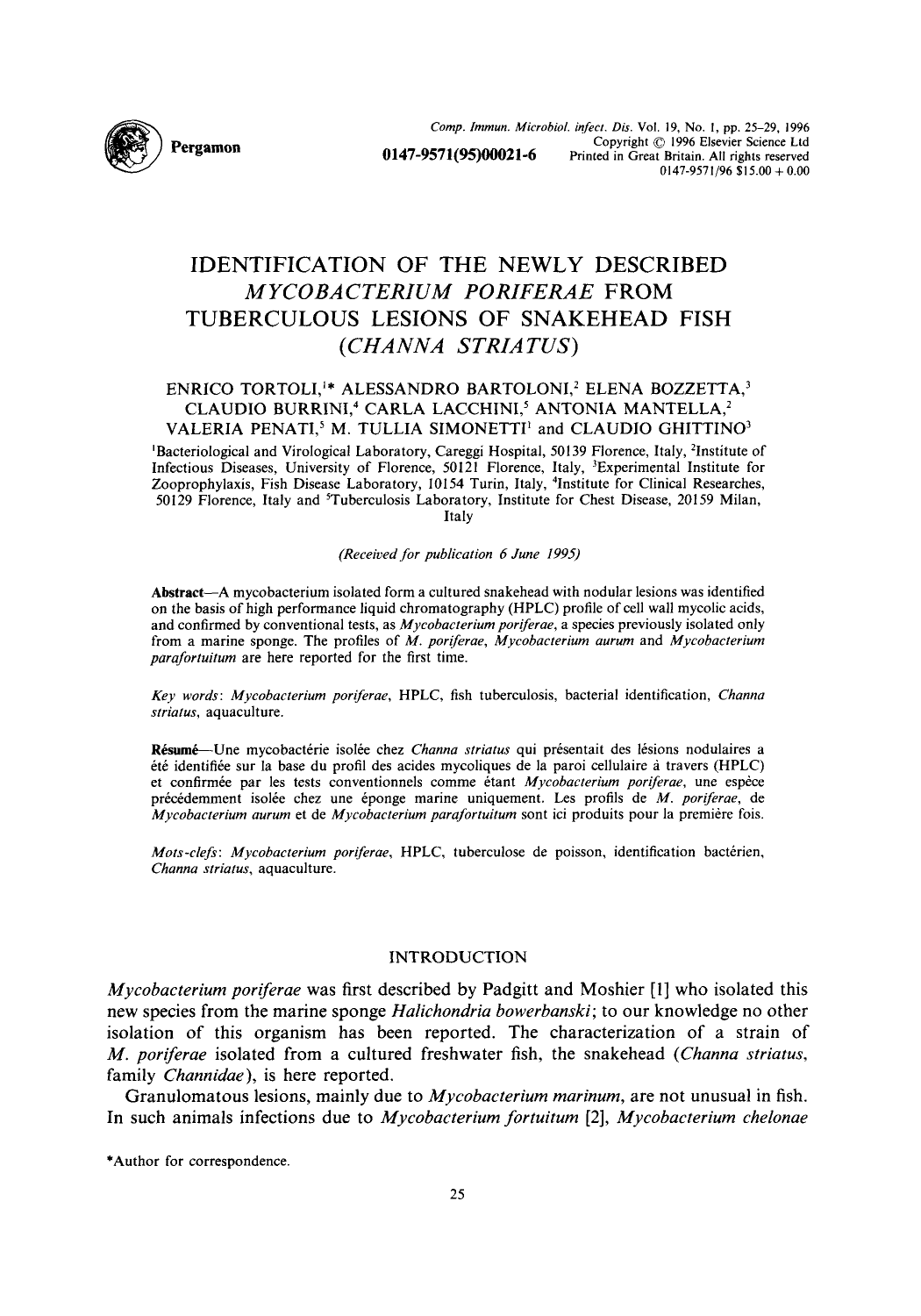#### 26 Enrico Tortoli *et aL*

[3], *Mycobacterium scrofulaceum* [4], *Mycobacterium simiae* [4], *Mycobacterium gordonae*  **[5] and to other unidentified nontuberculous mycobacteria have, sporadically, also been reported [5]. The identification procedures that allowed us to recognize, for the first time, that the species** *M. poriferae* **may be the cause of fish tuberculosis are described.** 

### **MATERIALS AND METHODS**

**The strain (\$7) was isolated at the Aquatic Animal Health Research Institute of Bangkok (Thailand), from a snakehead presenting nodular lesions at the viscera, a typical feature of fish tuberculosis.** 

**For its identification, both conventional tests [6, 7] and high performance liquid chromatography (HPLC) of cell wall mycolic acids were investigated. Conventional procedures included a wide panel of cultural and biochemical tests (Table I).** 

**The HPLC analysis was performed according to a technique developed at the Center**  for Disease Control (U.S.A.) [8]. Briefly, a 10  $\mu$ l loopful of colonies grown at 30<sup>o</sup>C for 1 **week on Middlebrook 7H 11 medium was saponified with methanolic potassium hydroxide (25% KOH in 50% methanol) in an autoclave for 1 h at 121~C, and, after the acidification** 

|                                         | Our strain | Type strain |           |
|-----------------------------------------|------------|-------------|-----------|
|                                         | S7         | A           | B         |
| Niacin                                  |            |             |           |
| Nitrate reduction                       |            |             |           |
| Thermostable catalase                   | $+$        | $^{+}$      |           |
| Pyrazinamidase                          | $+$        | $+$         |           |
| $\beta$ -glucosidase                    |            |             | $\ddot{}$ |
| Tween 80 hydrolysis (10 days)           | $+$        | $^{+}$      |           |
| Tellurite reduction                     | $+$        |             | $^{+}$    |
| Arylsulfatase (3 days)                  | ÷          |             |           |
| Urease                                  | $+$        | $+$         |           |
| Catalase (over 45 mm of foam)           | $+$        |             | $^{+}$    |
| Photochromogenicity                     |            |             |           |
| Scotochromogenicity <sup>a</sup>        | $+$        | $^{+}$      |           |
| Growth at $25^\circ$ C                  | $+$        | $+$         |           |
| Growth at 37°C                          | $^{+}$     | $+$         |           |
| Growth at 45 C                          |            |             |           |
| MacConkey                               |            |             |           |
| Tolerance to                            |            |             |           |
| $p$ -Nitrobenzoate (50 $\mu$ g/ml)      |            |             |           |
| NaCl (5%)                               | $+$        | $\ddot{}$   |           |
| Thiophene-2-carboxylic                  |            |             |           |
| hydrazide $(5 \mu g/ml)$                | ╇          | $\ddot{}$   |           |
| Thiacetazone (10 $\mu$ g/ml)            | $+$        |             | $^{+}$    |
| Hydroxylamine (500 $\mu$ g/ml)          |            |             |           |
| Isoniazid $(l \mu g/ml)$                | $+$        |             | $+$       |
| Oleate $(250 \mu g/ml)$                 | $\ddot{}$  |             | $+$       |
| Ethambutol (1 $\mu$ g/ml)               |            |             | $+$       |
| $p$ -Aminosalicylate (1 $\mu$ g/ml)     | $+$        |             | $+$       |
| Toluidine blue $(300 \,\mu\text{g/ml})$ |            |             |           |
| Growth rate                             | Rapid      | Rapid       |           |
| Colonial morphology                     | Smooth     | Smooth      |           |

**Table 1. Results of standard biochemical, cultural and inhibition**  tests on our isolate of *M. poriferae* compared with those of the type **strain** 

(A) **Padgitt and Moshier** [1].

(B) **Tests performed by us.** 

**aPinkish orange pigmentation.**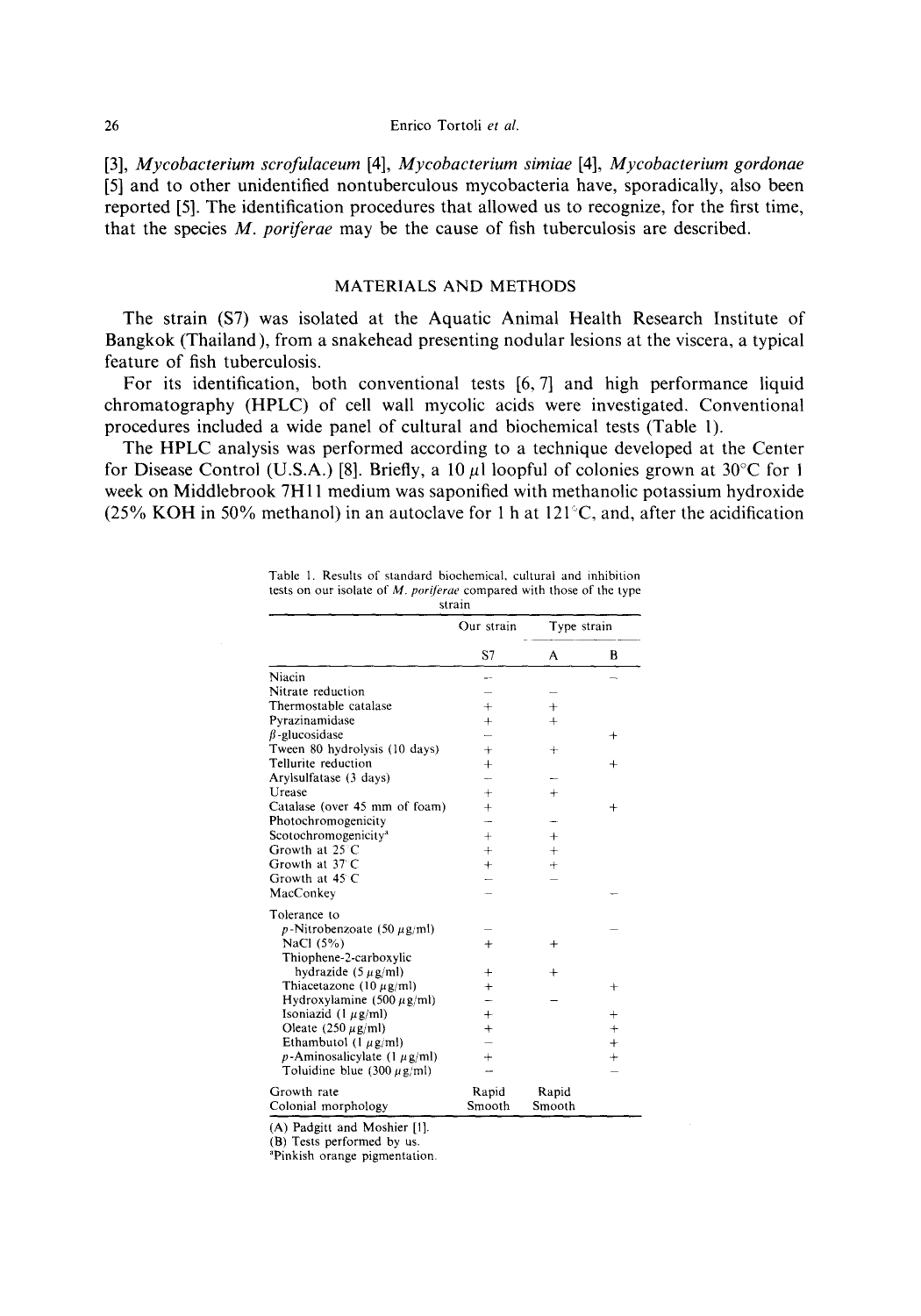with 18.5% HC1, mycolic acids were extracted with chloroform and derivatized to their UV-absorbing p-bromophenacyl esters [9]. After further acidification and chloroform extraction, a high molecular weight internal standard (Ribi, ImmunoChem, U.S.A.) was added and  $5~\mu$ l of the sample were injected into the reverse phase C-18 ultrasphere-XL cartridge column of a HPLC System Gold model (Beckman, U.S.A.), equipped with a 166 model detector set at 260nm. The elution conditions changed linearly, from 98% methanol:2% dichloromethane to an 80:20 mixture in 1 min and to a 35:65 one over the next 9 min (flow rate  $= 2.5$  ml/min).

The HPLC profile was visually compared with the ones of our mycolic acids library, which includes, besides the profiles of a wide collection of clinical isolates, those of almost all type strains listed in Bergey's manual of systematic bacteriology [10].

#### RESULTS

On the basis of conventional tests results (Table 1) the strain appeared to be a rapidly growing scotochromogenic mycobacterium, able to grow between 25 and  $37^{\circ}$ C but not at higher temperatures, which did not match any of the species considered by clinical microbiology manuals [6, 7].

The only profile of our mycolic acid HPLC library which showed a very close similarity with that of our isolate (Fig. 1) was that of the type strain of *M. poriferae* (ATCC 35087). The differentiation of the HPLC pattern of *M. poriferae* was easily achieved from those of *Mycobacterium aurum* and *Mycobacterium parafortuitum* (Fig. 1), the species most closely related, on the basis of conventional tests [1], to this organism.

A very good agreement was present between conventional test results of our isolate and those reported in the sp. nov. description of *M. poriferae* [1]. Several features, previously not investigated on *M. poriferae,* were studied in parallel on our isolate and the reference strain, and they also gave compatible results. Only ethambutol tolerance was in disagreement.

The agreement of mycolic acid profile with that of the type strain, and the results of cultural and biochemical tests strongly suggest that the strain belongs to the recently described species *M. poriferae.* 

### DISCUSSION

Fish tuberculosis is of interest to man, both from the economic point of view and because of the well documented possibility of transmission of cutaneous infections in humans.

The economic impact is surely relevant in the present case, as the snakehead is a popular edible fish, cultured mainly in Thailand. Even if nothing is known about the clinical significance of *M. poriferae,* its isolation from a fish with typical nodular lesions supports the hypothesis of its pathogenic activity in such animals.

The lack of reports on infections caused by *M. poriferae* in man does not rule out its possible role in human pathology, as this could be due to lack of awareness of this new organism and the difficulty of identification. Thus, the occupational risk for aquaculture operators cannot, at present, be ignored.

Although the snakehead is a fresh-water fish, while the type strain was isolated from a marine sponge [1], the aquatic environment may represent an important link between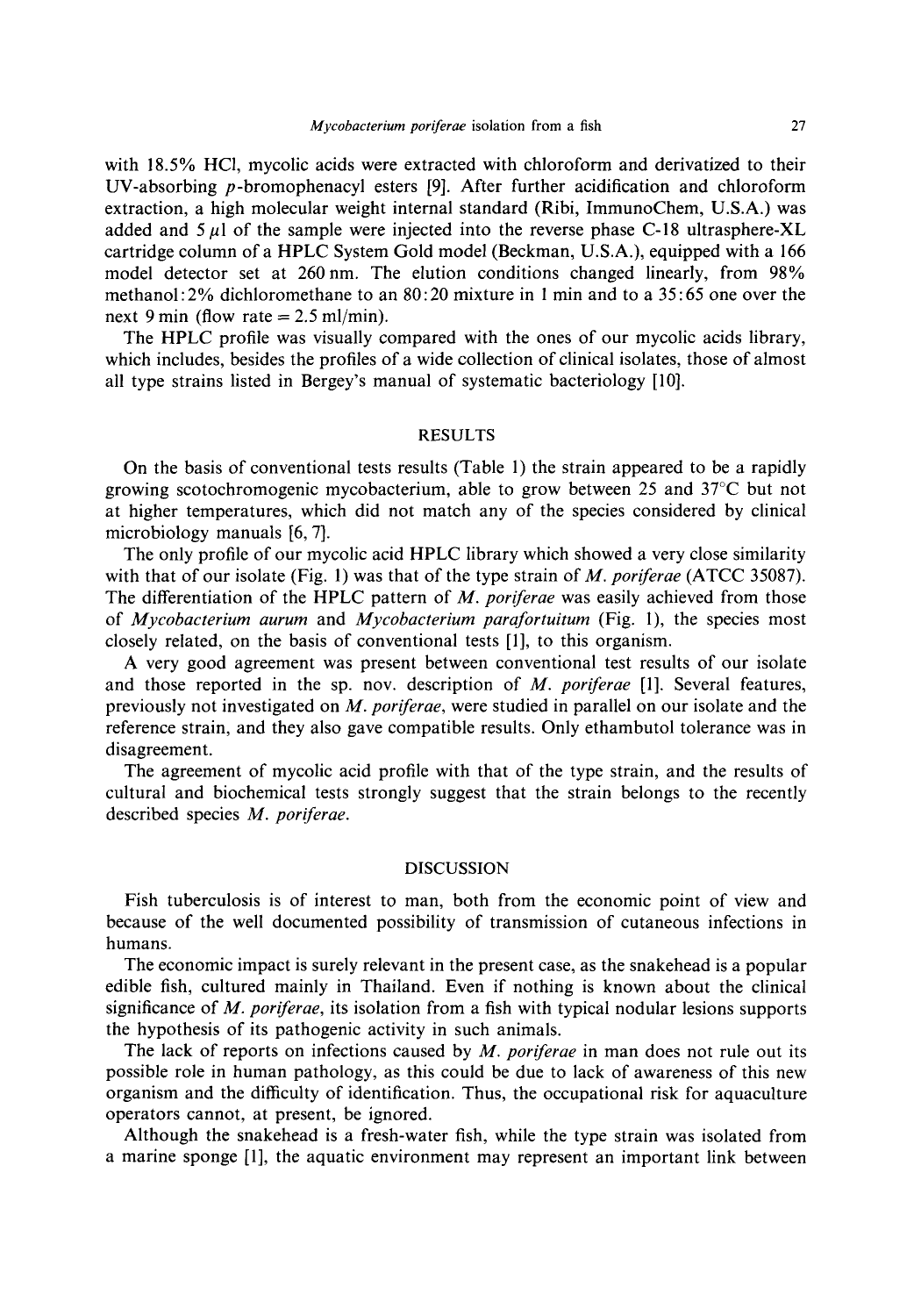

 $F_{1g}$  1. Representative patterns of bromophenacyl esters of mycolic acids determined by HPLCC 10686) from *M. poriferae* (ATCC 35087), *M. aurum* (ATCC 23366) and *M. parafortuitum* (ATCC 19686) Peaks identification according to Glickman *et al.* [15].